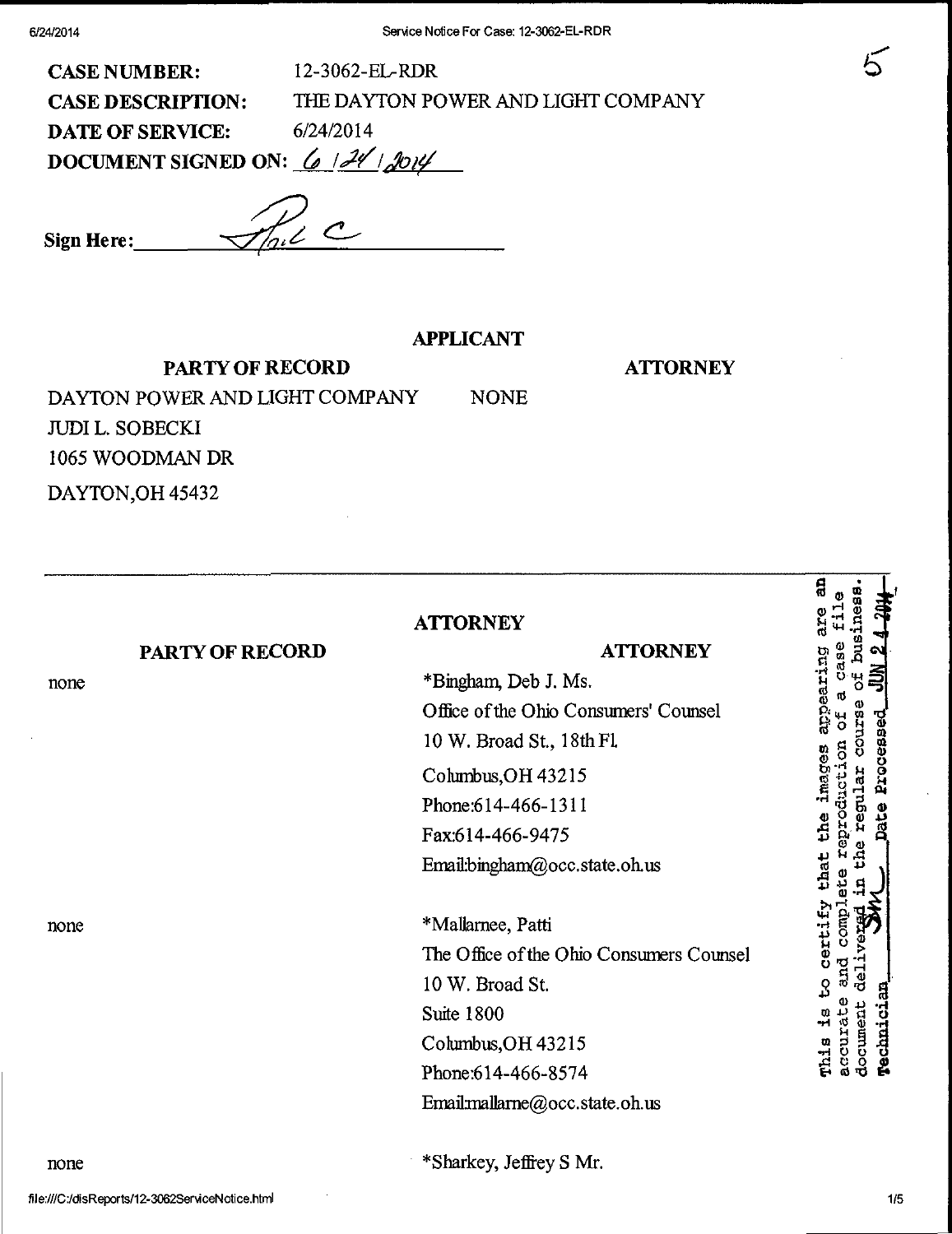6/24/2014 Service Notice For Case: 12-3062-EL-RDR Faruki Lreland & Cox P.L.L. 500 Courthouse Plaza, S.W., ION. Ludlow St. Dayton,OH 45402 Phone:(937) 227-3747 Fax:(937)227-3717 [Emailjsharkey@ficlaw.com](mailto:Emailjsharkey@ficlaw.com) 

none YOST, MELISSA R. THE OHIO CONSUMERS' COUNSEL 10 WEST BROAD STREET 18TH FLOOR COLUMBUS,OH 43215 Phone:614-466-1291

none \*Yurick, Mark Taft Stettinuis & Hollister LLP 65 E. State Street Suite 1000 Columbus,OH 43215 Phone:614-221-4000 Fax:614-221-4012 Email:myurick@taftlaw.com

none \*Scott, Tonnetta Y Mrs. Ohio Attomey General 180 East Broad Street Columbus,OH 43215 Phone:614-466-4395 Email:[Tonnetta.Scott@puc.state.oh.us](mailto:Tonnetta.Scott@puc.state.oh.us) 

none \*Brigner, Gina L Ms. Ohio Consumers' Counsel low. Broad, 18th Floor Columbus,OH 43215 Phone:614-644-0684 Fax:614-466-9475 Email[:brigner@occ.state.oh.us](mailto:brigner@occ.state.oh.us)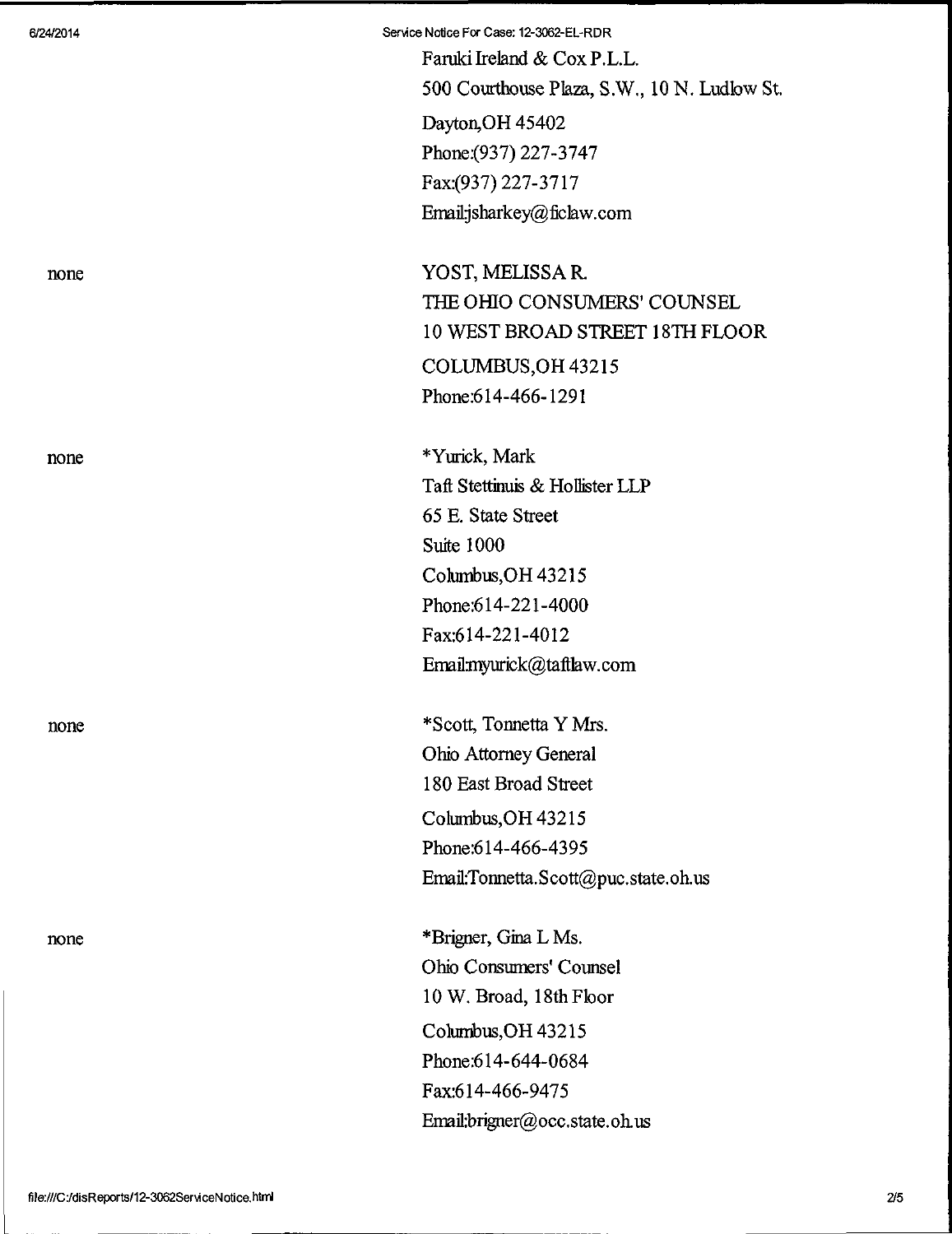none

# Service Notice For Case: 12-3062-EL-RDR

FARUKI, CHARLES

FARUKI IRELAND & COX P.L.L. 500 COURTHOUSE PLAZA, S.W. 10 NORTH LUDLOW STREET DAYTON,OH 45402 Phone:937-227-3705 Fax:937-227-3717 Email[:CFARUKI@FICLAW.COM](mailto:CFARUKI@FICLAW.COM) 

none \*Duffer, Jennifer Mrs. Armstrong & Okey, Inc. 222 East Town Street 2nd Floor Columbus,OH 43215 Phone:614-224-9481 Fax:614-224-5724 Email:jduffer@ameritech.net

none \*Kravitz, Zachary D. Mr. Taft, Stettinius & Hollister, LLP 65 E. State Street, Suite 1000 Columbus,OH43215 Phone:614-221-4000 Fax:614-221-4012 [Email2kravitz@cwslaw.com](mailto:Email2kravitz@cwslaw.com) 

none \*Hale, Claire E Mrs. Dayton Power & Light 1065 Woodman Drive Dayton,OH 45432 Phone:937-259-7368 Email:C [laire.Hale@dplinc.com](mailto:laire.Hale@dplinc.com)

none \*Keeton, Kimberly L Ohio Attomey General's Office Public Utilities Section 180 East Broad Street, 6th Floor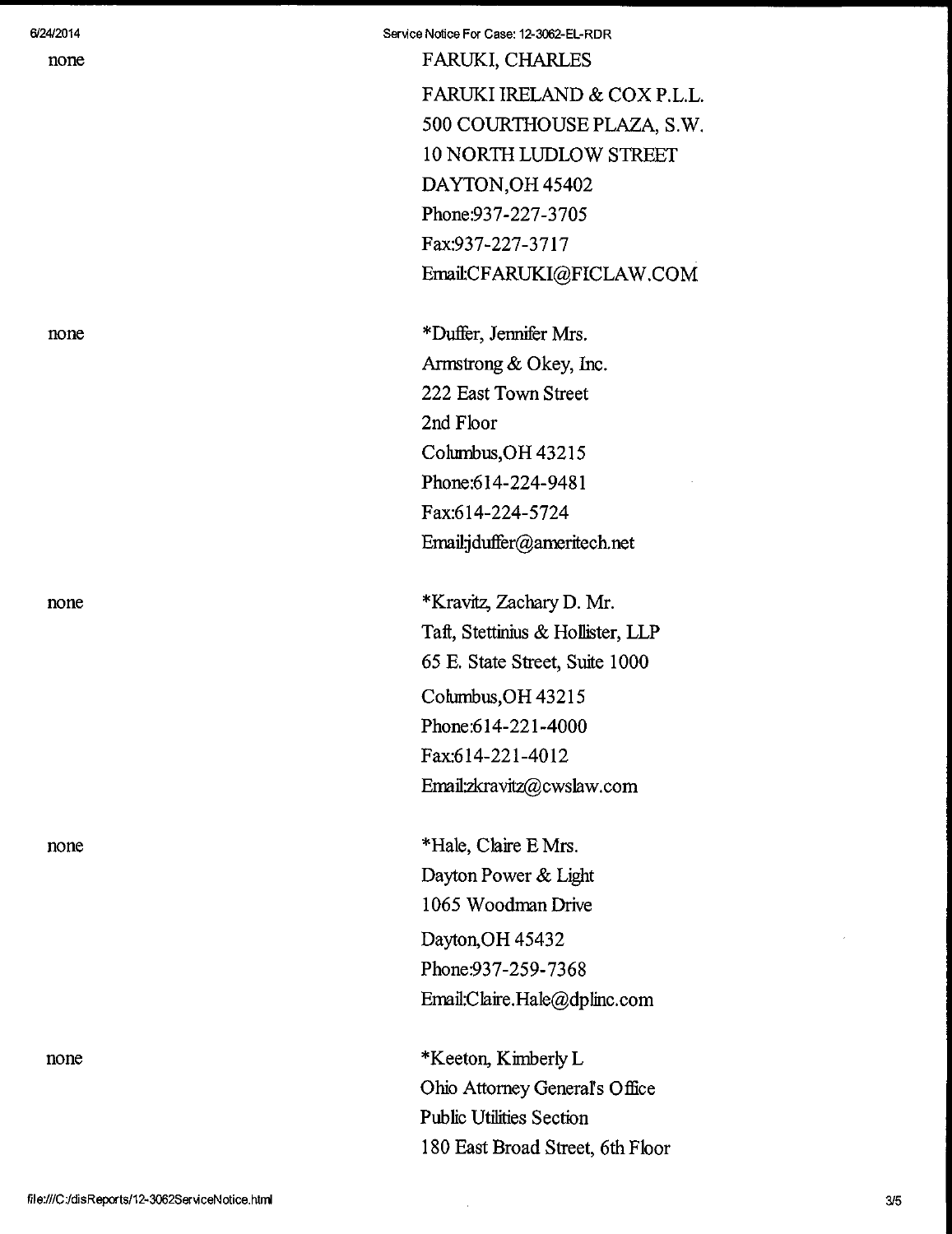6/24/2014 Seryce Notice For Case: 12-3062-EL-RDR Columbus,OH 43215-3793 Phone:(614)466-4397

> Fax:(614)644-8764 Email:Kim.Keeton@puc.state.oh.us

none \*Coffey, Sandra Public Utilities Commission of Ohio 180 E. Broad St. Columbus,OH 43215 Phone:(614) 728-2516 Fax:(614) 728-8373 Email:Sandra.Coffey@puc.state.oh.us

# PARTY OF RECORD OHIO CONSUMERS COUNSEL 10 WEST BROAD STREET STE 1800 COLUMBUS ,0H 43215-3485 Phone:614-466-9585 INTERVENOR NONE **ATTORNEY** OHIO CONSUMERS' COUNSEL low. BROAD STREET SUITE 1800 COLUMBUS,OH 43215-3485 Phone:614-466-8574 Fax:614-466-9475 NONE THE KROGER COMPANY 1014 VINE STREET CINCINNATI,OH 45202-1100 Phone:866-221-4141 NONE